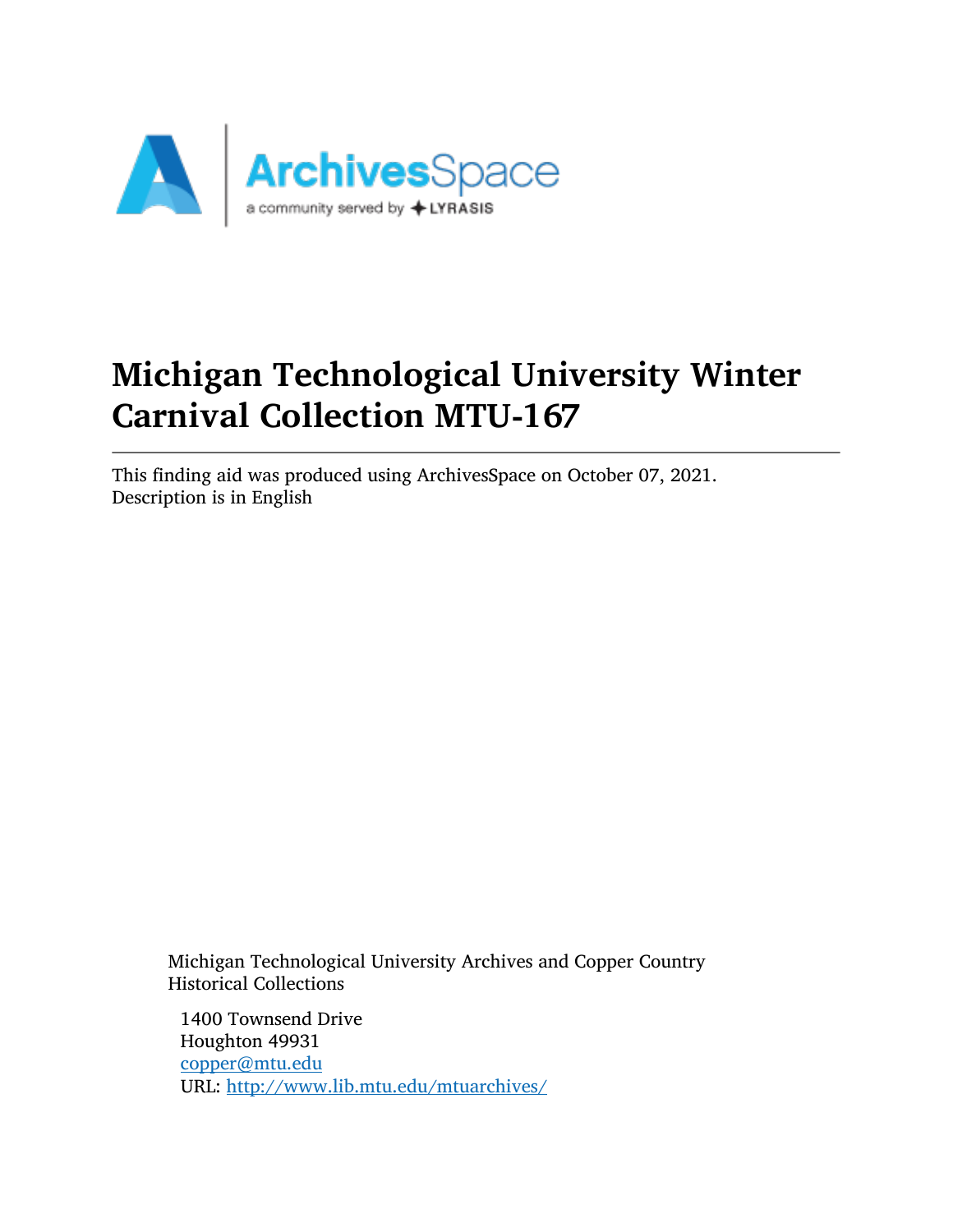## <span id="page-1-0"></span>**Table of Contents**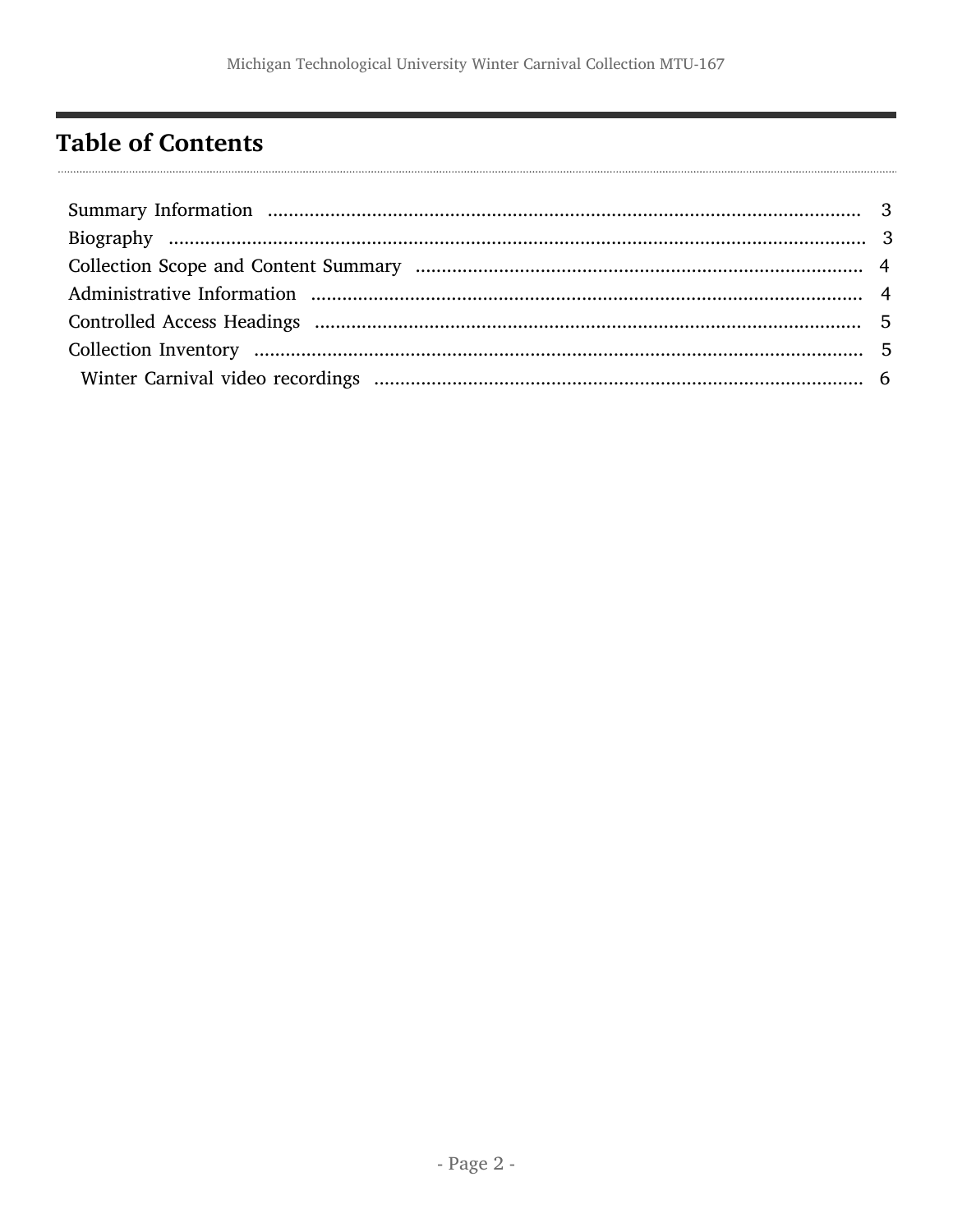## <span id="page-2-0"></span>Summary Information

| <b>Repository:</b><br>Title:        | Michigan Technological University Archives and Copper<br><b>Country Historical Collections</b>                                                                                                                                                    |
|-------------------------------------|---------------------------------------------------------------------------------------------------------------------------------------------------------------------------------------------------------------------------------------------------|
|                                     | Michigan Technological University Winter Carnival Collection                                                                                                                                                                                      |
| ID:                                 | <b>MTU-167</b>                                                                                                                                                                                                                                    |
| <b>Date [inclusive]:</b>            | 1928-2019                                                                                                                                                                                                                                         |
| Physical<br>Description:            | 2.22 Cubic Feet (3 manuscript boxes, 1 flat box, and 1 oversize<br>folder)                                                                                                                                                                        |
| Language of the<br><b>Material:</b> | English.                                                                                                                                                                                                                                          |
| <b>Mixed Materials</b><br>[box]:    | $1-3$                                                                                                                                                                                                                                             |
| <b>Mixed Materials</b><br>[box]:    | 4                                                                                                                                                                                                                                                 |
| Abstract:                           | Collection, 1928-2019, of Winter Carnival, a long-standing<br>tradition at Michigan Technological University in Houghton,<br>Michigan. Includes programs, correspondence, pictorials,<br>videocassettes, photographs, and other printed ephemera. |

#### Preferred Citation

MTU-167, Michigan Technological University Winter Carnival Collection, Michigan Technological University Archives and Copper Country Historical Collections, Houghton, Michigan.

#### ^ [Return to Table of Contents](#page-1-0)

#### <span id="page-2-1"></span>Biography

Michigan Tech often registers more than 200 inches of snow in a season. Not content to let this abundant natural resource go to waste, students band together in an annual celebration of the beautiful, tough, exhilarating, and character-building climate. Winter Carnival began in 1922, with a one-day Ice Carnival. It was so popular that students made it an annual event, and Winter Carnival as we know it began to take shape. It was suspended in 1930, in the aftermath of the stock market crash, but in 1934, Blue Key Honor Fraternity resurrected the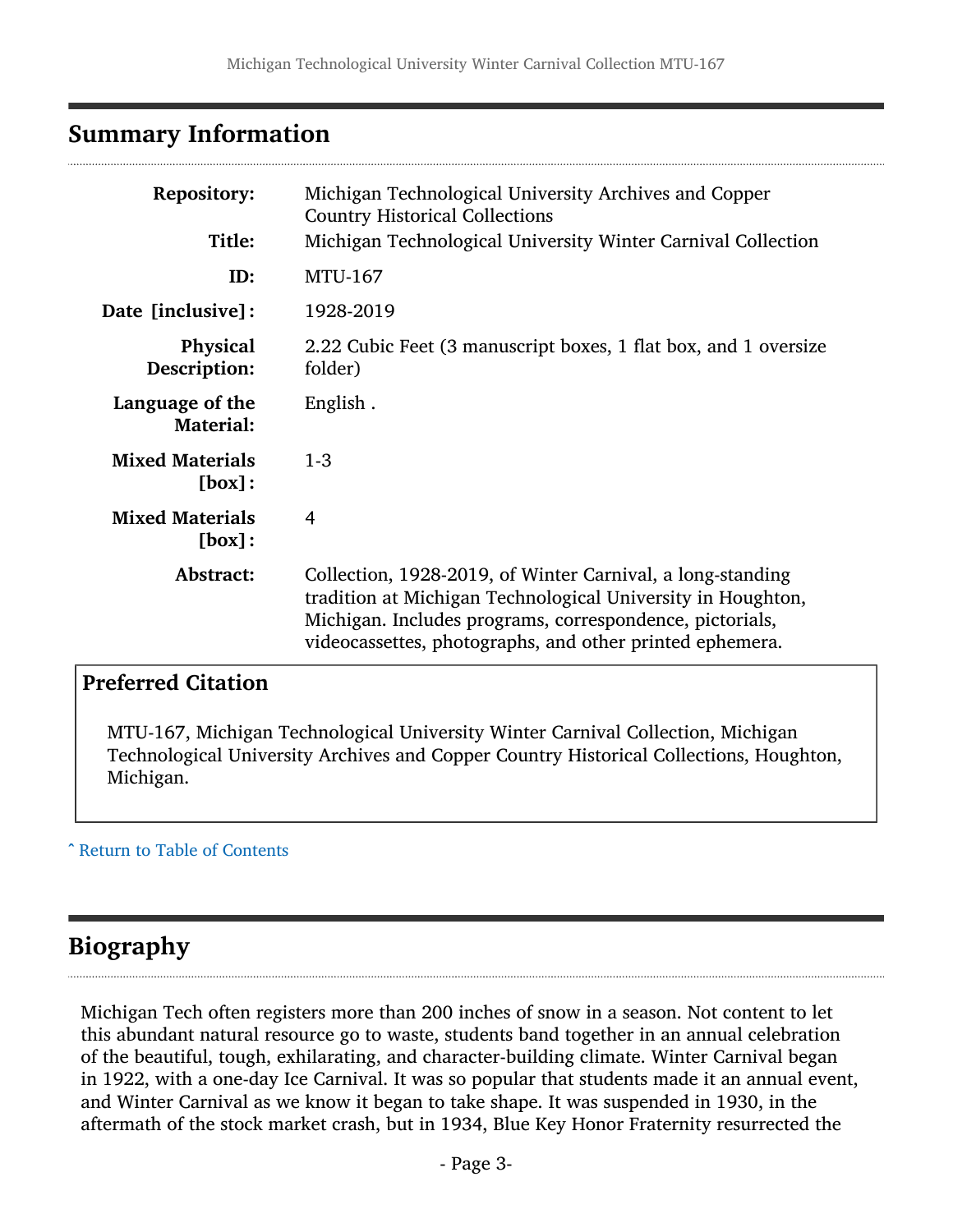event. Then, 1936 brought the biggest change, one that would become Carnival's best known tradition: snow statues. Since then, the statues have become famous for their size, detail, and design as building methods (and secrets) have been passed from year to year. During World War II, Winter Carnival was again suspended. It took off again in 1946, when the Stage Revue was added, with fraternities, sororities, and other campus organizations presenting skits for the enjoyment of the crowd and the performers alike.

^ [Return to Table of Contents](#page-1-0)

#### <span id="page-3-0"></span>Collection Scope and Content Summary

Collection, 1928-2019, of Winter Carnival, a long-standing tradition at Michigan Technological University in Houghton, Michigan. Includes programs, correspondence, pictorials, videocassettes, photographs, and other printed ephemera.

^ [Return to Table of Contents](#page-1-0)

#### <span id="page-3-1"></span>Administrative Information

#### Publication Statement

Michigan Technological University Archives and Copper Country Historical Collections

1400 Townsend Drive Houghton 49931 [copper@mtu.edu](mailto:copper@mtu.edu) URL: <http://www.lib.mtu.edu/mtuarchives/>

#### Access

Available for use in the Michigan Technological University Archives and Copper Country Historical Collections.

^ [Return to Table of Contents](#page-1-0)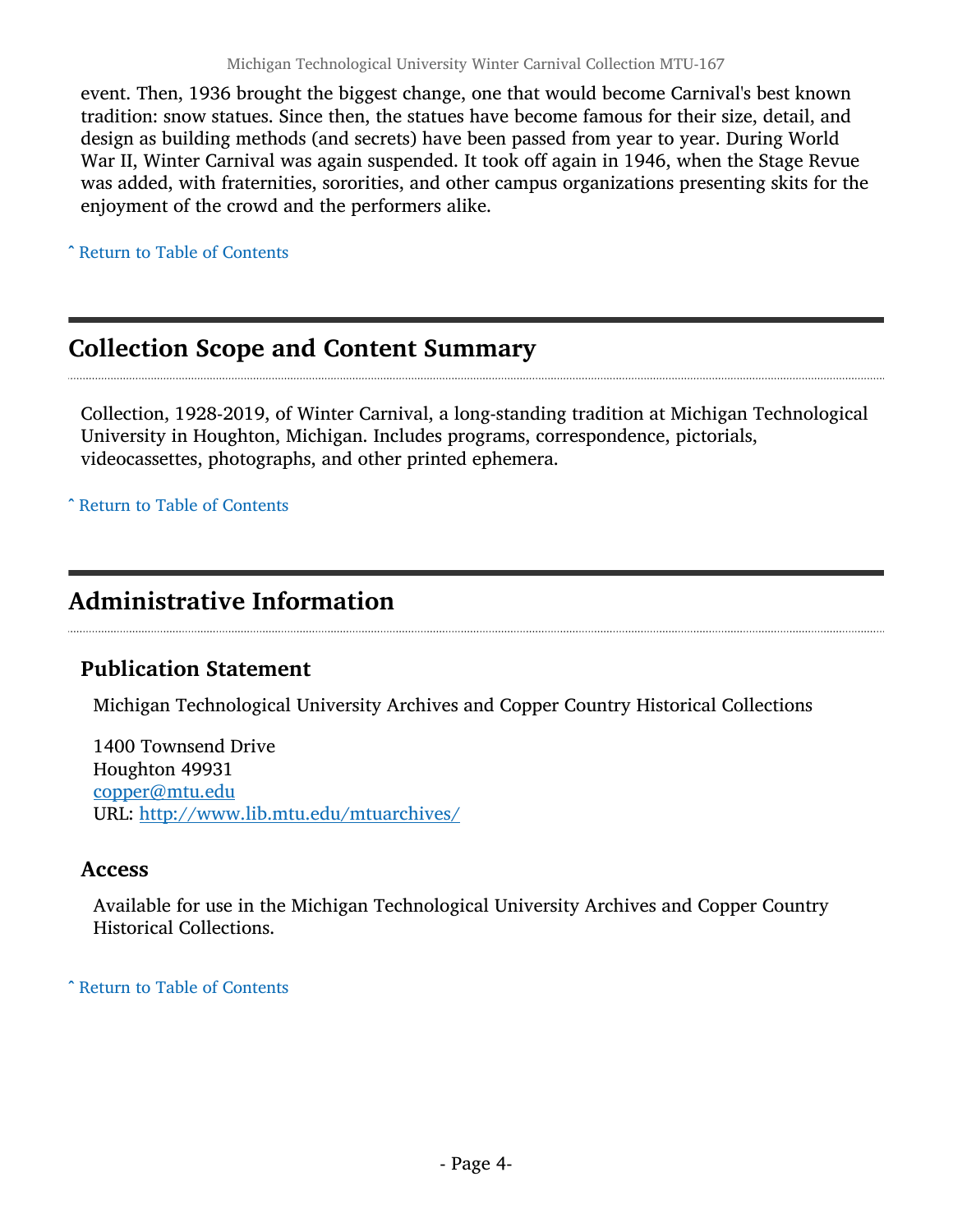## <span id="page-4-0"></span>Controlled Access Headings

- Houghton (Mich.)<br>• Programs
- Programs
- **Correspondence**
- Photographs
- Videocassettes
- Printed ephemera
- Student activities -- Michigan -- Upper Peninsula
- Winter Carnival (Michigan Technological University (Houghton, Mich.))

### <span id="page-4-1"></span>Collection Inventory

| Title/Description                                                                | <b>Instances</b> |              |
|----------------------------------------------------------------------------------|------------------|--------------|
| Blue Key National Honor Fraternity business cards                                | box 1            | folder 1     |
| Michigan Tech 1973 Winter Carnival Frigid Fairytales<br>schedule of events, 1973 | box 1            | folder 2     |
| Mont Ripley and torchlight parade, photograph and postcard                       | box 1            | folder 3     |
| Phi Kappa Tau snow statue photograph                                             | box 1            | folder 4     |
| Report on the Michigan Tech Winter Carnival, 1947                                | box 1            | folder 5     |
| Winter Carnival articles and publications, 1995, 2003                            | box 1            | folder 6     |
| Winter Carnival community and student rulebook, 2002-2003                        | box 1            | folder 7     |
| Winter Carnival community and student rulebook, 2004                             | box 2            | folder 10    |
| Winter Carnival event posters, 2002                                              | box 1            | folder 8     |
| Winter Carnival information guide and donor directory, 2003                      | box 1            | folder 9     |
| Winter Carnival Pictorials, 1965-1986                                            | box 3            |              |
| Winter Carnival Pictorials, 1995-2011                                            | box 1            | folder 10-11 |
| Winter Carnival Pictorials, 1995-2011                                            | box 2            | folder 1     |
| Winter Carnival Pictorials, 2017-2019                                            | box 2            | folder 2     |
| Winter Carnival presentation, carousel slides 4-76, undated                      | box 2            | folder 7     |
| Winter Carnival presentation, carousel slides 100-135,<br>undated                | box 2            | folder 8     |
| Winter Carnival program, 1943                                                    | box 2            | folder 3     |
| Winter Carnival stage revue program, 2002                                        | box 2            | folder 9     |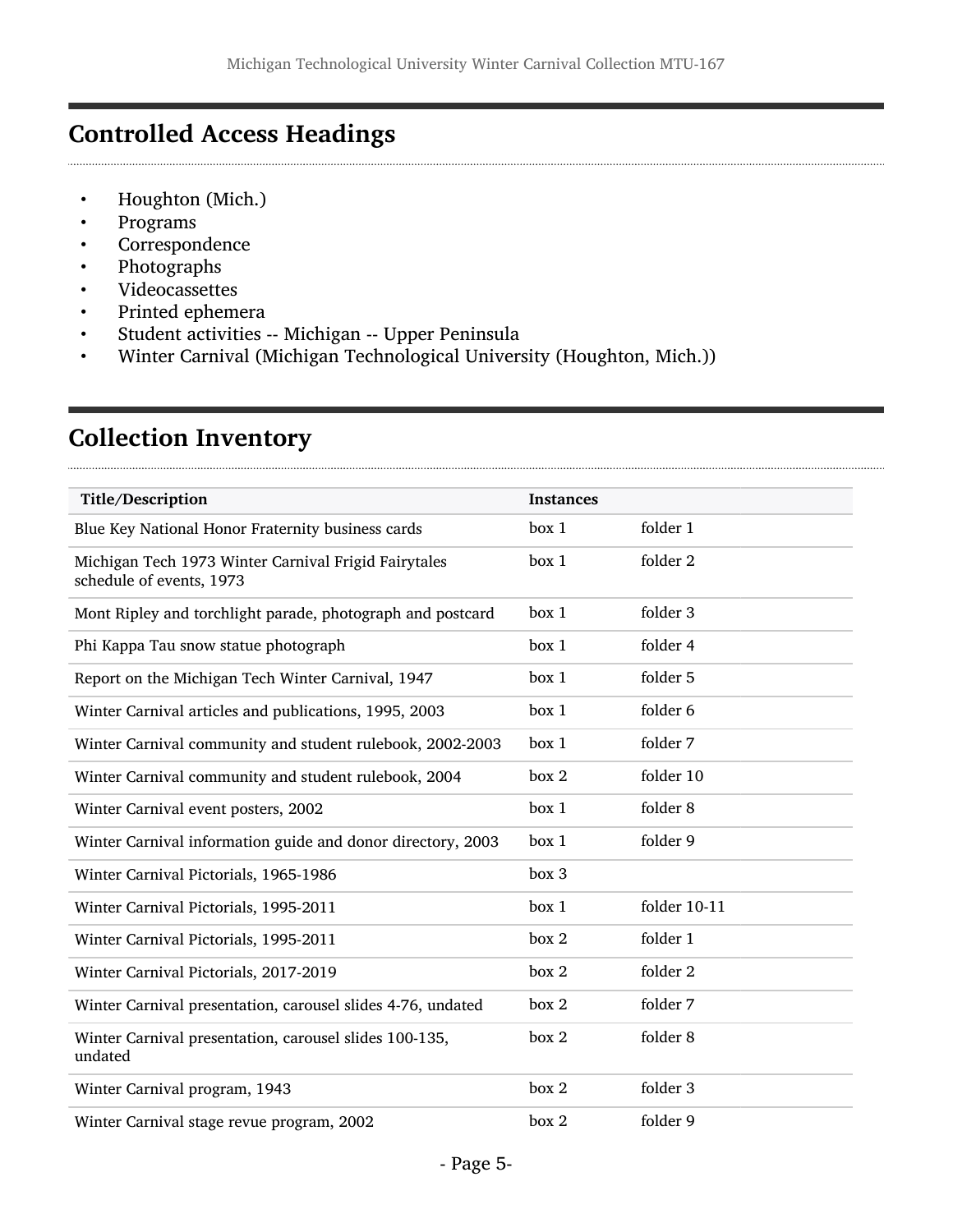| Winter Carnival information guide and donor directory, 2004 | box 2 | folder 11 |
|-------------------------------------------------------------|-------|-----------|
| Winter Carnival stage revue program, 2004                   | box 2 | folder 14 |
| Winter Carnival publication, 1963                           | box 2 | folder 4  |
| Winter Carnival queens coronation program, 2004             | box 2 | folder 13 |
| Winter Carnival scrapbook, 1946                             | box 2 | folder 5  |
| Winter Carnival slides, 1984-1985                           | box 2 | folder 6  |
| Winter Carnival Stage Revue program, 2002                   | box 2 | folder 8  |
|                                                             |       |           |

## <span id="page-5-0"></span>Winter Carnival video recordings

| Title/Description                                                                                                                                                             | <b>Instances</b> |
|-------------------------------------------------------------------------------------------------------------------------------------------------------------------------------|------------------|
| Winter Carnival footage, 1984 Blue Key video of Winter<br>Carnival, 1928-29 film transfers, other various 1986-87<br>Winter Carnival footage transfers, Betacam SP, 1928-1984 | box 4            |
| Winter Carnival footage, 1984 Blue Key video of Winter<br>Carnival, 1928-29 film transfers, other various 1986-87<br>Winter Carnival footage transfers, Betacam SP, 1928-1984 | box 4            |
| Winter Carnival queens #1, U-matic, 1983                                                                                                                                      | box 4            |
| Winter Carnival queens #2, U-matic, 1983                                                                                                                                      | box 4            |
| Winter Carnival queens #4, U-matic, 1983                                                                                                                                      | box 4            |
| Legends and myths in snowy drifts, queens, tape 1,<br>Betamax, 1984                                                                                                           | box 4            |
| Legends and myths in snowy drifts, queen coronation $#2$ ,<br>Betamax, 1984                                                                                                   | box 4            |
| Legends and myths in snowy drifts, queen coronation $#3$ ,<br>Betamax, 1984                                                                                                   | box 4            |
| Legends and myths in snowy drifts, Stage Review dress<br>rehearsal, Betamax, 1984                                                                                             | box 4            |
| Winter Carnival Stage Revue, skits tape one, U-matic, 1983                                                                                                                    | box 4            |
| Winter Carnival Stage Revue, skits tape two, U-matic, 1983                                                                                                                    | box 4            |
| Winter Carnival queens, tape 1, Betamax, 1986                                                                                                                                 | box 4            |
| Winter Carnival queens, tape 2, Betamax, 1986                                                                                                                                 | box 4            |
| Winter Carnival queens, tape 3, Betamax, 1986                                                                                                                                 | box 4            |
| Winter Carnival skits rehearsals, tape 1, Betamax, 1986                                                                                                                       | box 4            |
| Winter Carnival skits rehearsals, tape 2, Betamax, 1986                                                                                                                       | box 4            |
| Winter Carnival queens coronation, GLITCH Video<br>Productions, Betamax, 1987                                                                                                 | box 4            |